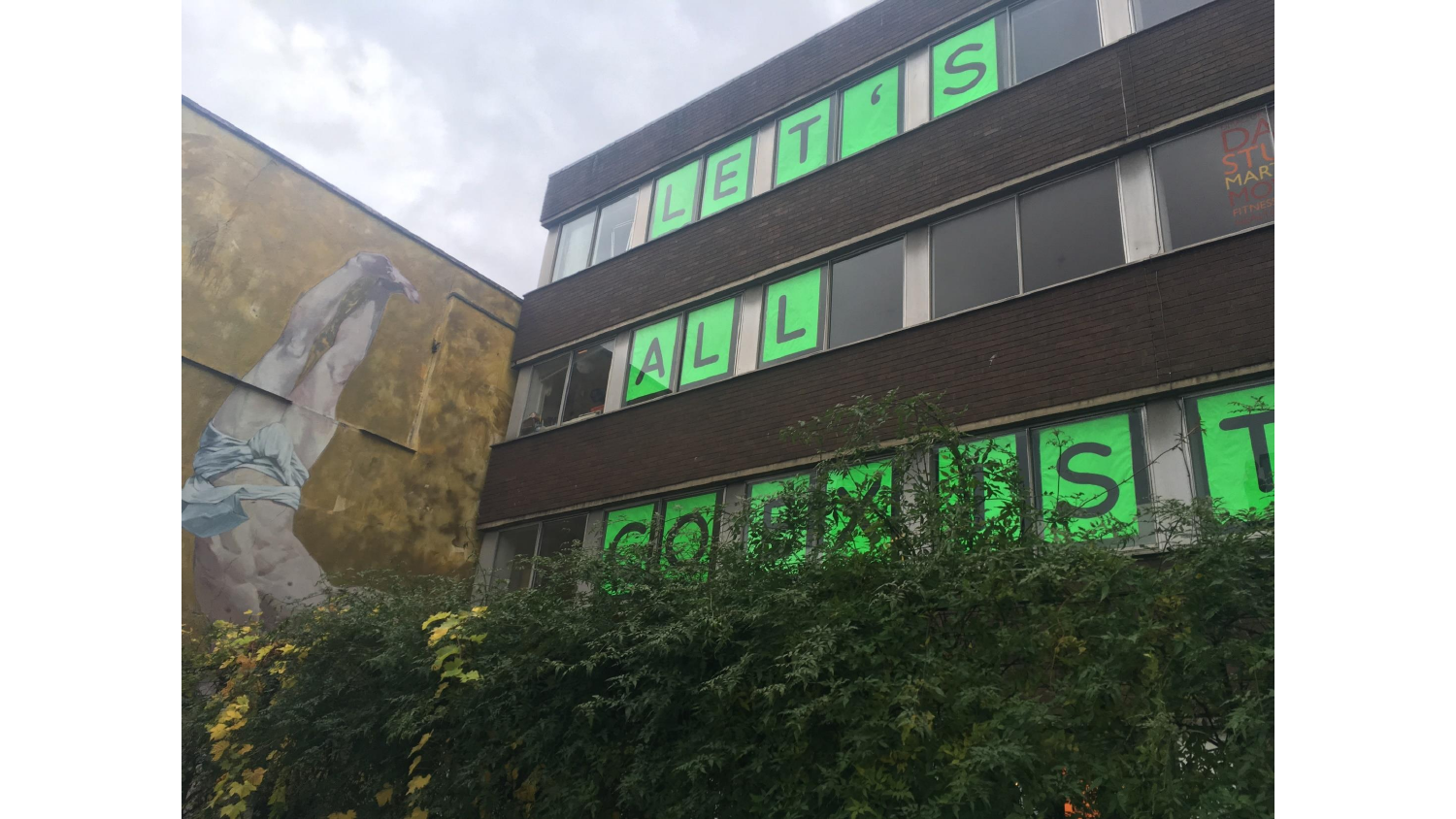# Golden Triangle of our Transformation Prayer (the Holy Spirit)

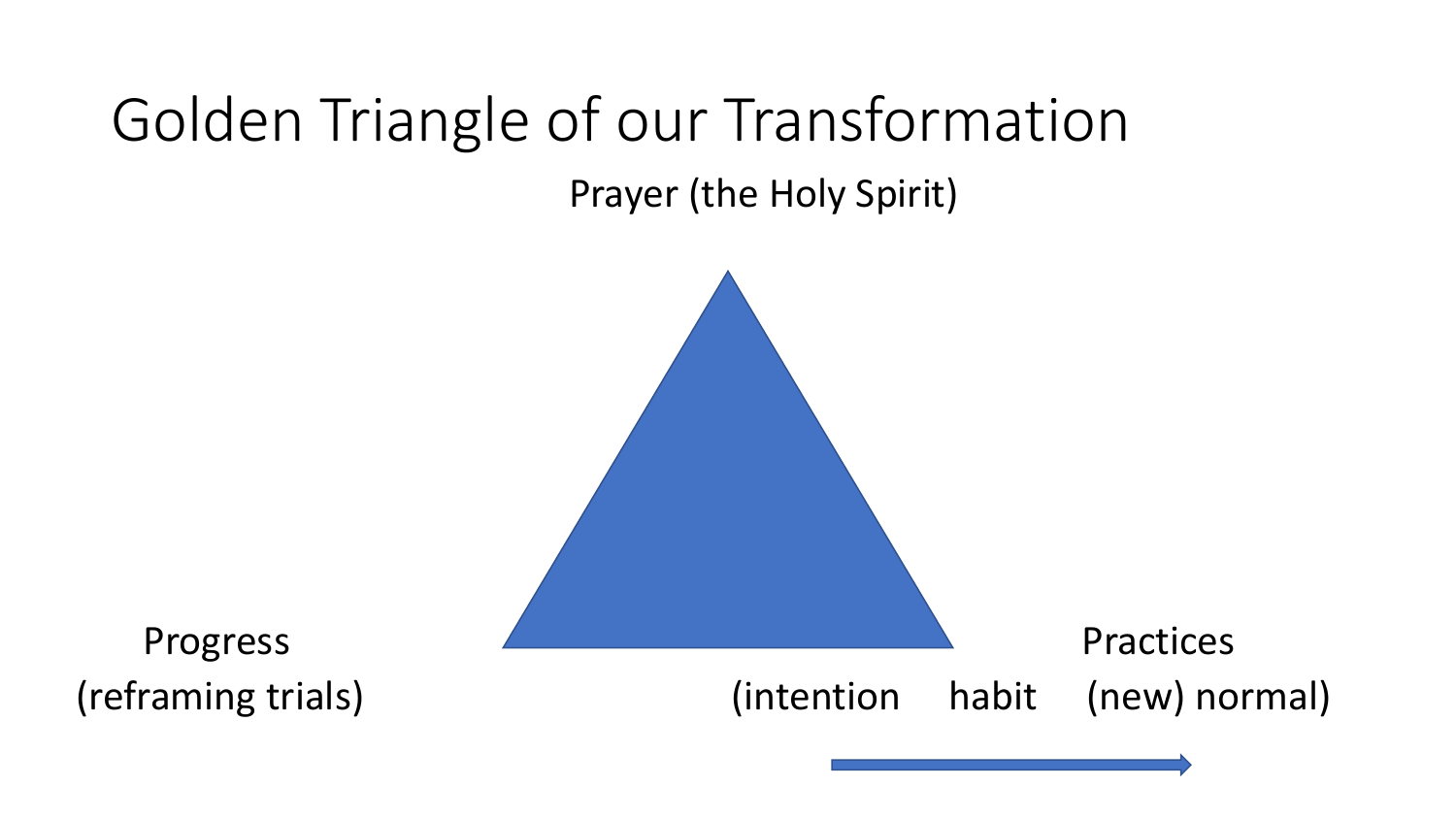### Romans 12. 1-2

Therefore, in view of God's mercy, offer your bodies as living sacrifices. This is your spiritual act of worship.

(PRACTICES)

Do not conform any longer to the pattern of this world, but be transformed by the renewing of your mind. Then you will be able to test and approve what God's will is, His good, pleasing and perfect will. (PROGRESS)

Transformation is from the same root Greek word as 'metamorphosis'.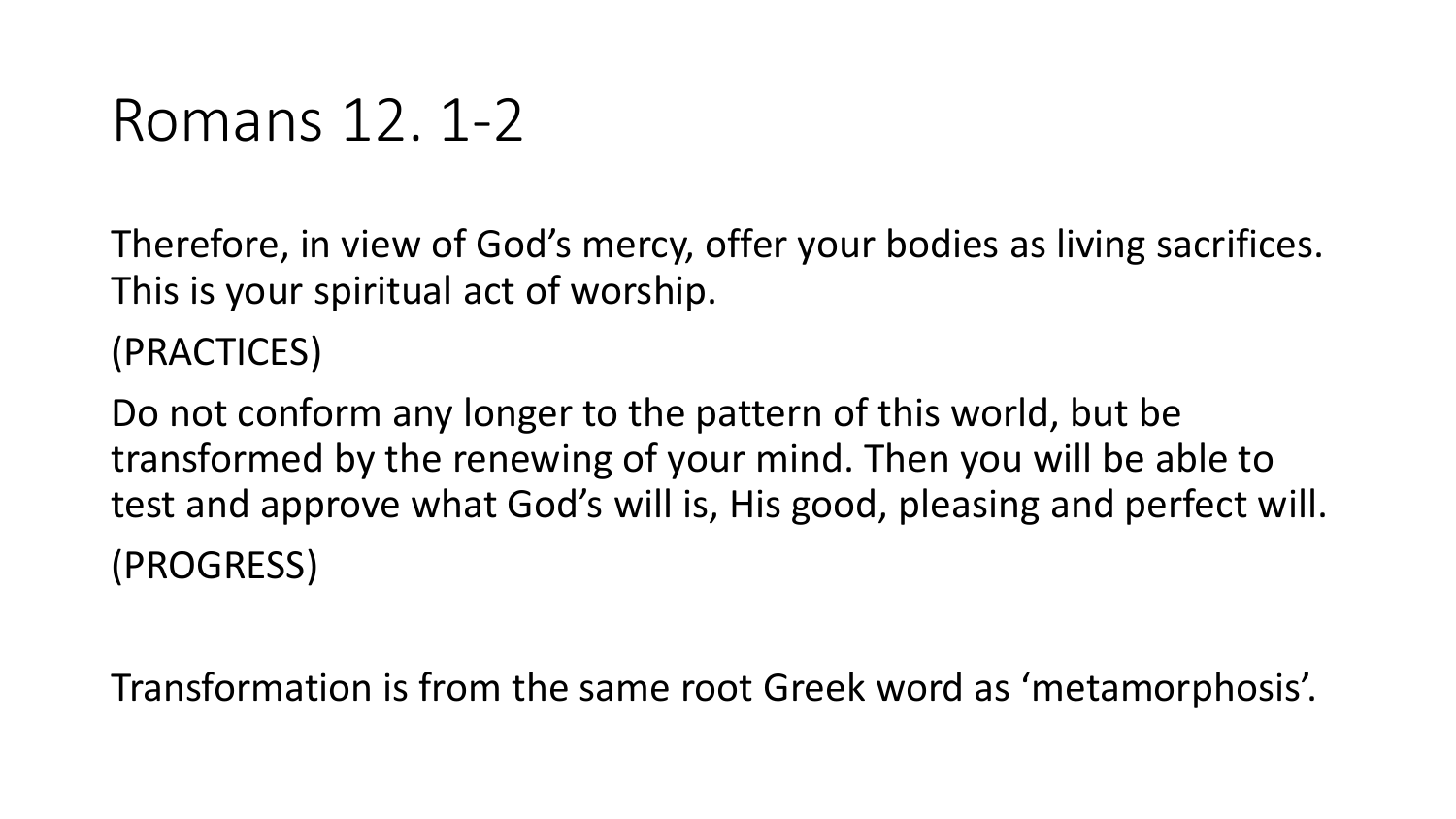# What is the father doing?

'My father is at work to this very day, and I too am working'. John 5.17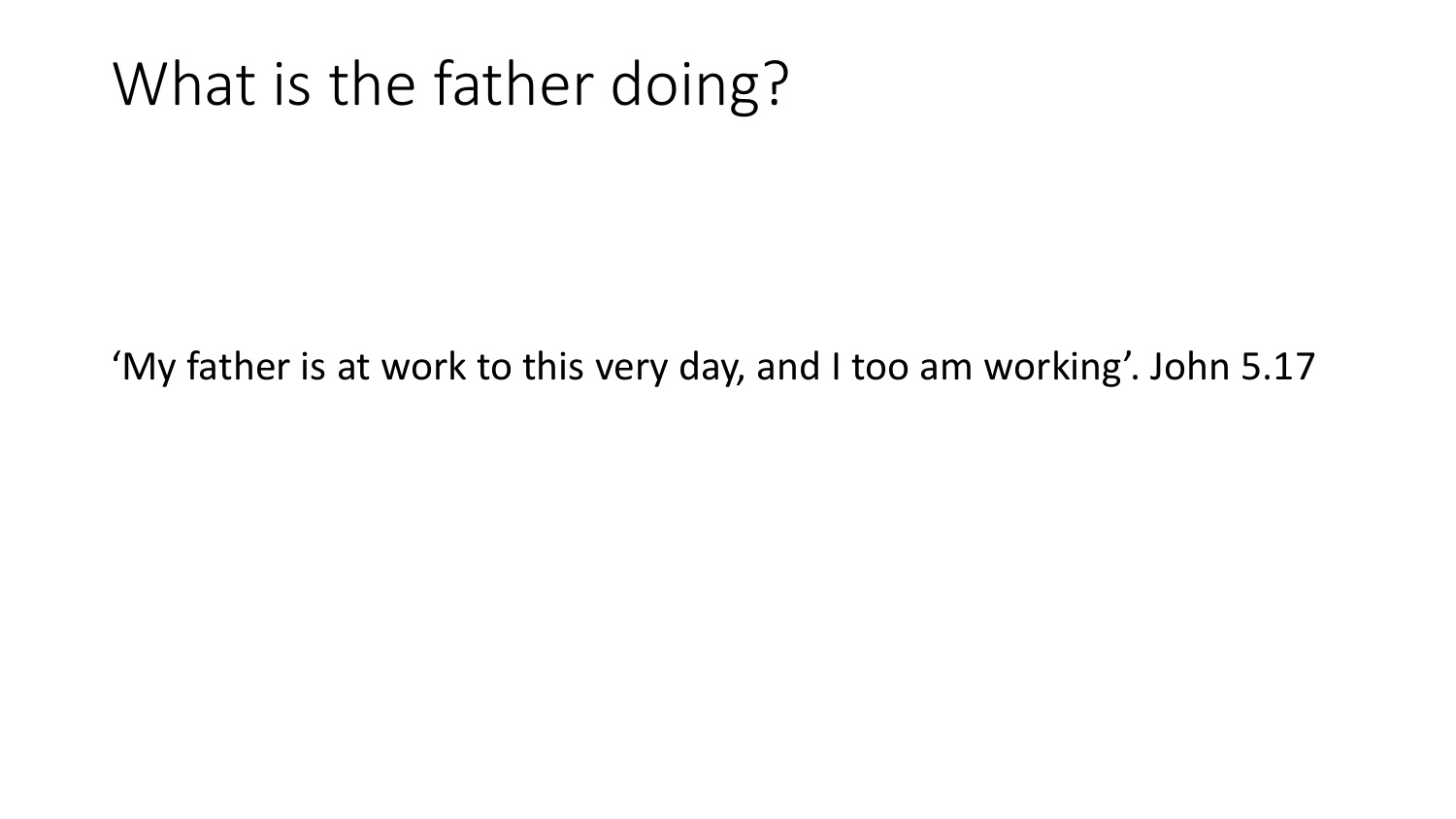### Romans 5

Not only so, but we also glory in our sufferings, because we know that suffering produces perseverance, perseverance character and character hope. And hope does not disappoint us or put us to shame, because God has poured out His love into our hearts by the Holy Spirit who He has given us.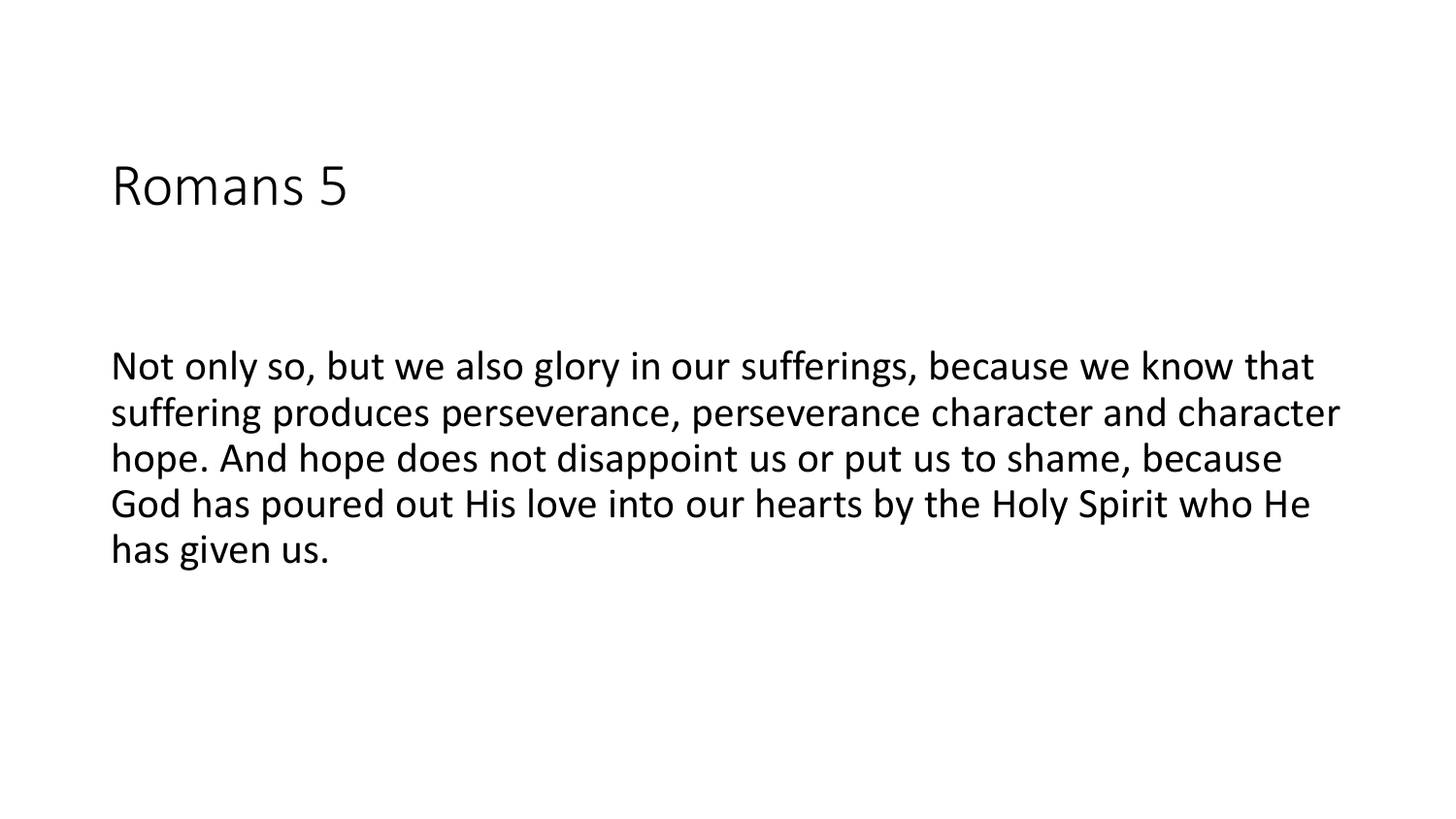### James 1

Consider it pure joy whenever you face trials of many kinds, because you know that the testing of your faith produces perseverance. Let perseverance finish its work so that you may be mature and complete not lacking anything.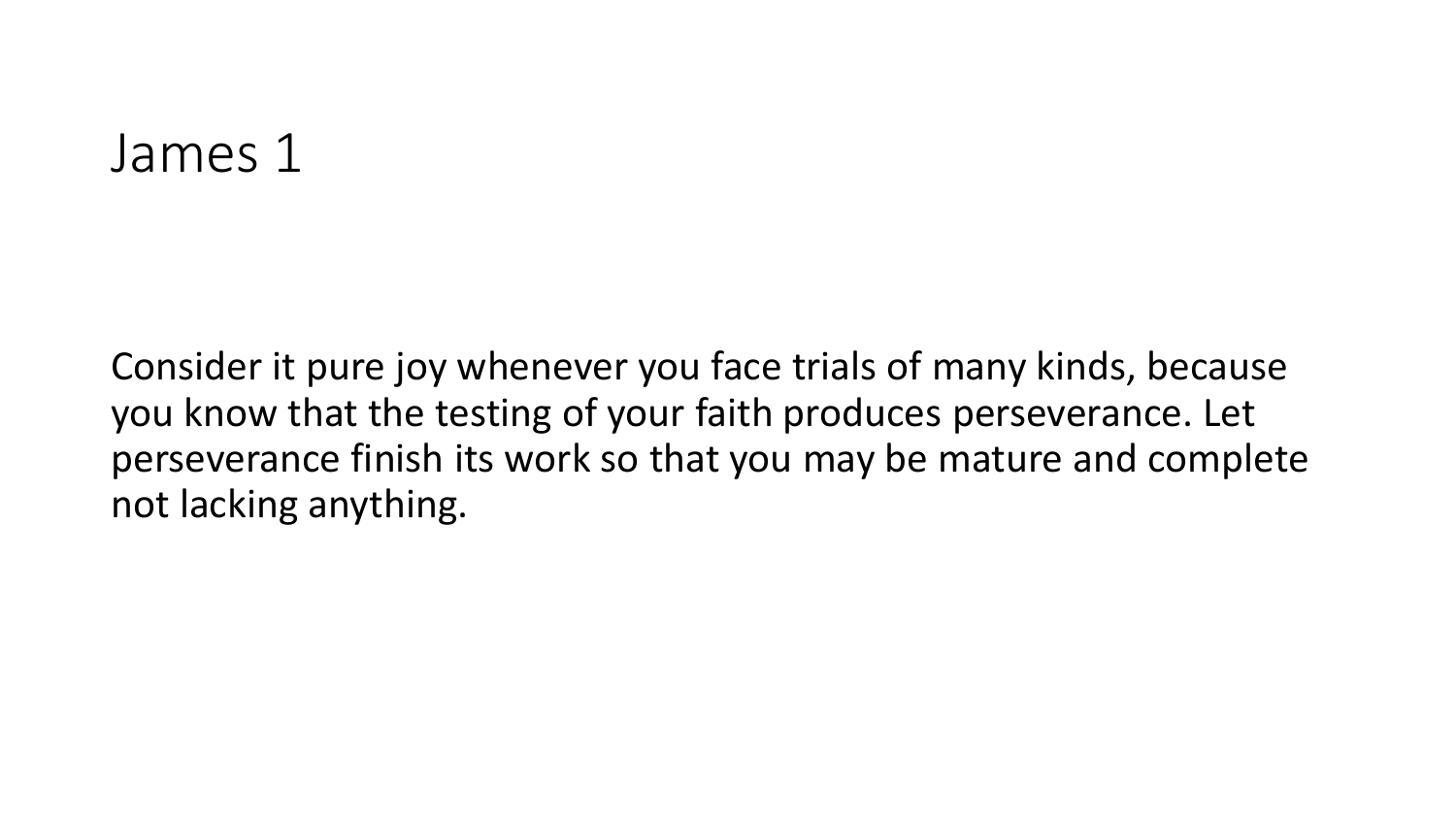#### 1 Peter

In all this you greatly rejoice, though now for a little while you may have had to suffer in all kinds of trials. These have come so that your faith – which is of greater worth than gold – may be proved genuine and result in praise, glory and honour when Jesus Christ is revealed… you believe in Him and are receiving the end result of your faith, the salvation of your souls.